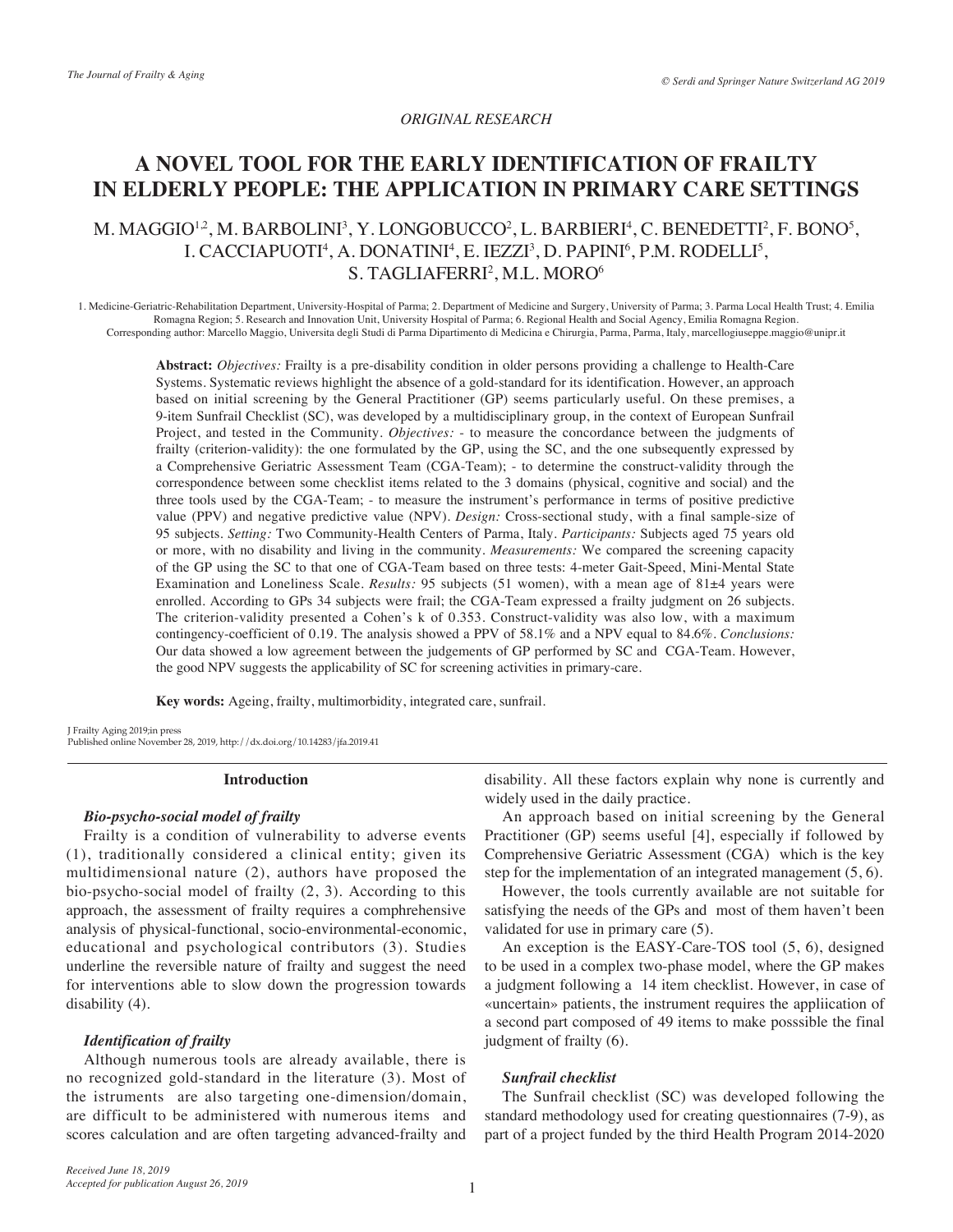#### *A NOVEL TOOL FOR THE EARLY IDENTIFICATION OF FRAILTY*

of the European Commission. It was built by an international group, composed of geriatricians, sociologists, and public health experts.

This study aimed at validating the SC in primary care, in order to verify its discriminating capacity of identifying patients requiring CGA. We hypothesize that the GP, by using Sunfrail, will be able to identify individuals at risk of frailty.

## **Methods**

# *Objectives*

The primary objective was to measure the concordance between the two judgments of frailty (criterion validity), the one formulated by the GP, using the SC, and the one expressed by a Comprehensive Geriatric Assessment Team (CGA-T) using three tools (4m-Walking Test, Mini-Mental State Examination, Loneliness-Scale). These tests were chosen because considered as gold standard in the physical, neuropshycological and socio-economic domain, respectively.

The secondary objectives were:

- to determine the construct validity through the correspondence between some SC items related to the 3 domains and the outcomes of 3 tools (1 per domain) used by the CGA-T.
- to measure the predictive ability of SC in terms of positive predictive value (PPV) and negative predictive value (NPV).

#### *Study design*

Descriptive observational study, with transversal enrollment and prospective method on data collection.

#### *Target population*

Community-dwelling older persons with no disability evaluated by GP's. Since patients who benefit most from screening for frailty in primary care are usually very old people (3), those aged 75 or over, a category at greatest risk of frailty, were enrolled in the Study.

#### *Sunfrail Checklist development*

A literature review was performed during the time period 2015-2016, focusing on manuscripts concerning communitydwelling older persons. The group identified a set of items selected from existing tools, especially the Edmonton Frailty Scale (10), the Tilburg Frailty Indicator (11), and the Gerontopole Frailty Screening Tool (12) all inspired to the biopsychosocial model of frailty. Items were discussed with experts of Frailty, in particular with European Working Group on Frailty of the European Union Geriatric Medical Society. After that, SC was translated from English into Italian, French, Polish, Spanish and backtranslated. The verification of the understandability and comprehensibility of the tool was performed with professionals, community actors, caregivers and beneficiaries. Finally, nine items were selected: 5 in the physical domain, 2 in the neuropsychological domain and 2 in the socio-economic one.

#### *Comprehensive Geriatric Assessment as the comparator*

Given the lack of an unanimous gold-standard screening tool adopting the bio-psycho-social-model (3), it was decided to compare the GP judgement with the one formulated by the CGA-T, and based on the administration of three tests, selected for their role as gold standard as referenced in the literature (6).

The 4m-walking test to address the physical frailty, with a 5-second cut-off score (13); the Mini-Mental State Examination (MMSE) for the evaluation of the cognitive status, with a cutoff of  $\leq 24$  points suggesting cognitive impairment (14); the UCLA-Loneliness Scale (UCLA-LS), which uses a cut-off of  $\geq$ 25 to indicate a greater perceived sense of loneliness (15).

The CGA-T was composed by a geriatrician, a nurse and a social assistant (16).

### *Setting and procedures*

The study was carried out in two Community Health Centers of two rural areas in Parma, preceded by 3-hour education training.

Subjects who met eligibility criteria were offered to participate. Disability was assessed by GPs, verifying the presence of any social-assistance paths activated. After the inclusion, the GP using the SC and the CGA-T produced their judgment, independently.

#### *Sample-size*

Assuming a degree of agreement, measured with the Cohen's k index, higher than 0.70, a type I error of 0.05 and a test power of 80%, the minimum size was 88 patients. Estimating a 10% drop-out rate, we planned to recruit 97 subjects.

#### *Statistical analysis*

Cohen's kappa was used to evaluate the agreement between the two judgments, assessed with the categorization proposed by Altman (17).

To measure the construct validity, the Pearson x2 test was used and the strength of the relation was interpreted according to the following Cohen's criterion (18).

Furthermore, the predictive capacity was evaluated using the Positive-Predictive-Value (PPV) and the Negative-Predictive-Value (NPV).

#### **Results**

### *Characteristics of the participants*

GPs enrolled 122 subjects, but due to a 22% drop-out, we had complete data for the analysis for 95 patients: these subjects had characteristics superimposable to those of the total sample (table 1).

Table 2 and Figure 1 indicate the distribution of affirmative answers to the questions in the SC, divided by the GP's judgment.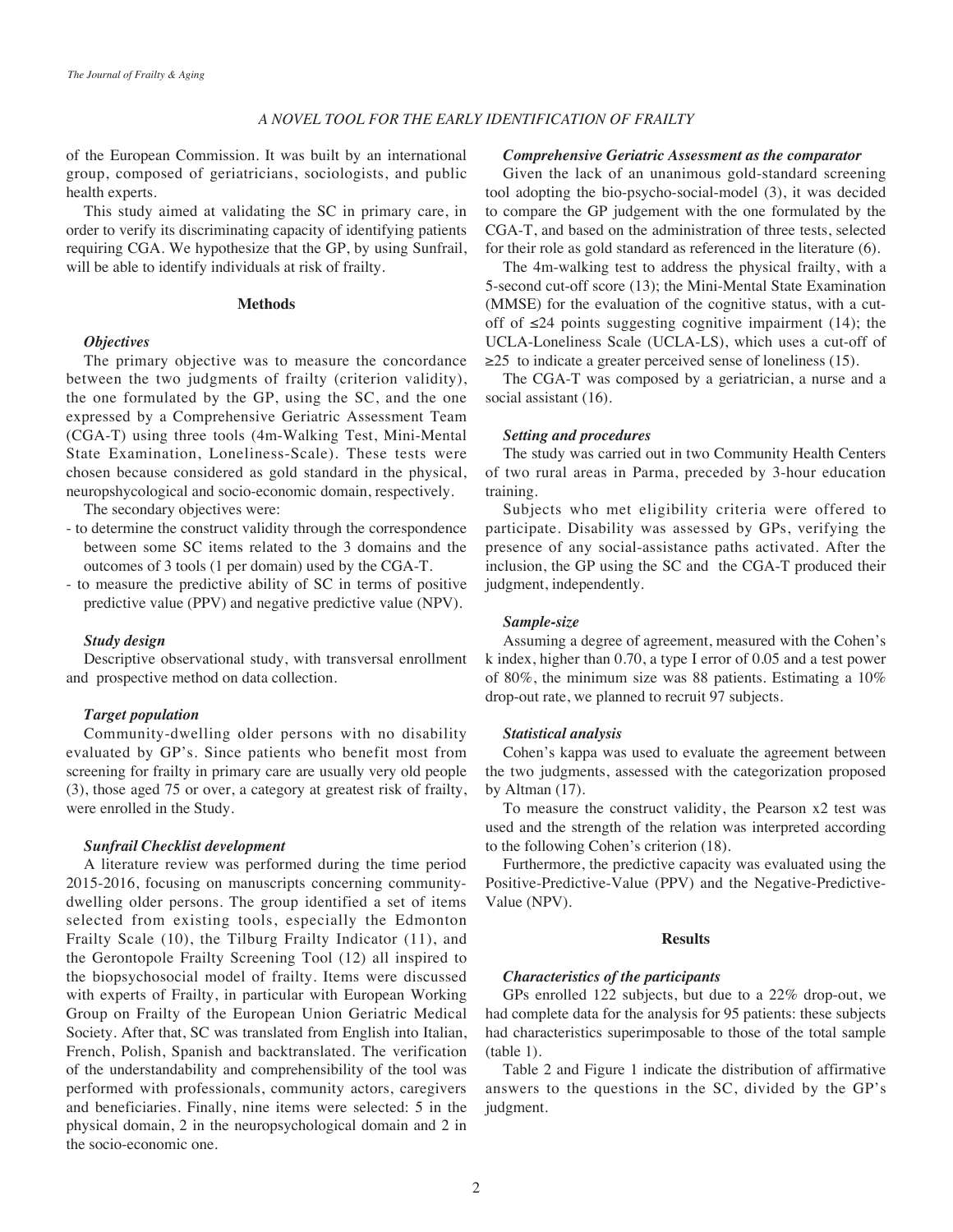### *THE JOURNAL OF FRAILTY & AGING*

# **Table 1** Characteristics of the study population

|                                          | Participants (N=122) |                | Analyzed (N=95) |                  |  |
|------------------------------------------|----------------------|----------------|-----------------|------------------|--|
| <b>Characteristics</b>                   |                      | <b>Missing</b> |                 | <b>Missing</b>   |  |
| Age, Mean± SD                            | $81 \pm 4$           | 1              | $81 \pm 4$      | 1                |  |
| Sex (Female), $n$ (%)                    | 65 (53%)             | $\mathbf{0}$   | 51 (54%)        | $\boldsymbol{0}$ |  |
| Married, n (%)                           | 83 (71%)             | 5              | 65 (71%)        | 4                |  |
| Living alone (Yes), $n \ (\%)$           | 27 (24%)             | 8              | 18 (20%)        | 7                |  |
| Educational level, $n$ (%)               |                      |                |                 |                  |  |
| Low                                      | 101 (88%)            | 7              | 76 (85%)        | 6                |  |
| Middle                                   | 13 $(11\%)$          |                | 12(14%)         |                  |  |
| High                                     | $1(1\%)$             |                | 1(1%)           |                  |  |
| Memory                                   |                      |                |                 |                  |  |
| MMSE, Mean± SD                           |                      |                | $26.4 \pm 2.9$  | $\sqrt{2}$       |  |
| Mobility                                 |                      |                |                 |                  |  |
| Walking speed (sec), Mean± SD            |                      |                | $4.8 \pm 1.3$   | $\mathfrak{2}$   |  |
| Social context                           |                      |                |                 |                  |  |
| Loneliness ( $\geq$ 25pt), n (%)         |                      |                | 68 (72%)        | $\mathbf{0}$     |  |
| Frailty measures                         |                      |                |                 |                  |  |
| GP judgement, $n$ (%):                   |                      |                |                 |                  |  |
| Yes, I suspect the patient is frail      | 37 (31%)             | 3              | 34 (36%)        | $\mathbf{0}$     |  |
| No, I don't suspect the patient is frail | 78 (66%)             |                | 59 (62%)        |                  |  |
| I'm uncertain                            | 4(3%)                |                | 2(2%)           |                  |  |
| CGA judgement, n (%):                    |                      |                |                 |                  |  |
| Yes, the patient is frail                |                      | 26 (27%)       | $\mathbf{0}$    |                  |  |
| No, the patient is not frail             |                      | 58 (61%)       |                 |                  |  |
| We are uncertain                         |                      | 11(12%)        |                 |                  |  |

### *Criterion validity (Primary Endpoint)*

GPs suspected a frailty condition in 31,1% of subjects, CGA identified 27% of subjects as frail (table 1).

The degree of agreement between GP and CGA is 66.3%, with a Cohen k of 0.353 [95% CI: 0.19-0.52, p <0.001], indicating a low agreement.

## *Construct validity*

The 4m-walking test showed a contingency coefficient of 0.12 with the question 3, and 0.18 with the question 5; MMSE displayed a coefficient of 0.17 with the question 6, while UCLA-LS had a coefficient of 0.19 with the question 7 and 0.14 with the question 8 (table 3).

#### *Instrument performance*

The analysis of the instrument's performance, determined by excluding the cases for which the CGA did not provide a certain suspicion, showed NPV equal to 84.6% (table 4).

#### **Discussion**

GPs suspected a frailty condition in 31.1% of subjects. These data are consistent with EASY-Care TOS that estimated in Nimega, a similar area in terms of population sample and rural areas, a frailty prevalence of 39.4% (6).

The concordance  $(k=0.35)$  was lower compared to instruments like the EASY-Care TOS (k=0.63).

This can be due to many factors: firstly, an exaustive CGA cannot be the administration of 3 simple tests, but it must be customized to the patient's needs (4). This can also explain the uncertain judgments formulated by CGA-T.

The SC is more an alert questionnaire rather than a screening tool and is more oriented towards an earlier state of frailty than EASY-Care TOS, which is more devoted to address the condition of mobility-disability.

Although the education training was carried out at the GPs, the concept of frailty has become just recent matter of education in the Medicine Courses and the overlapping and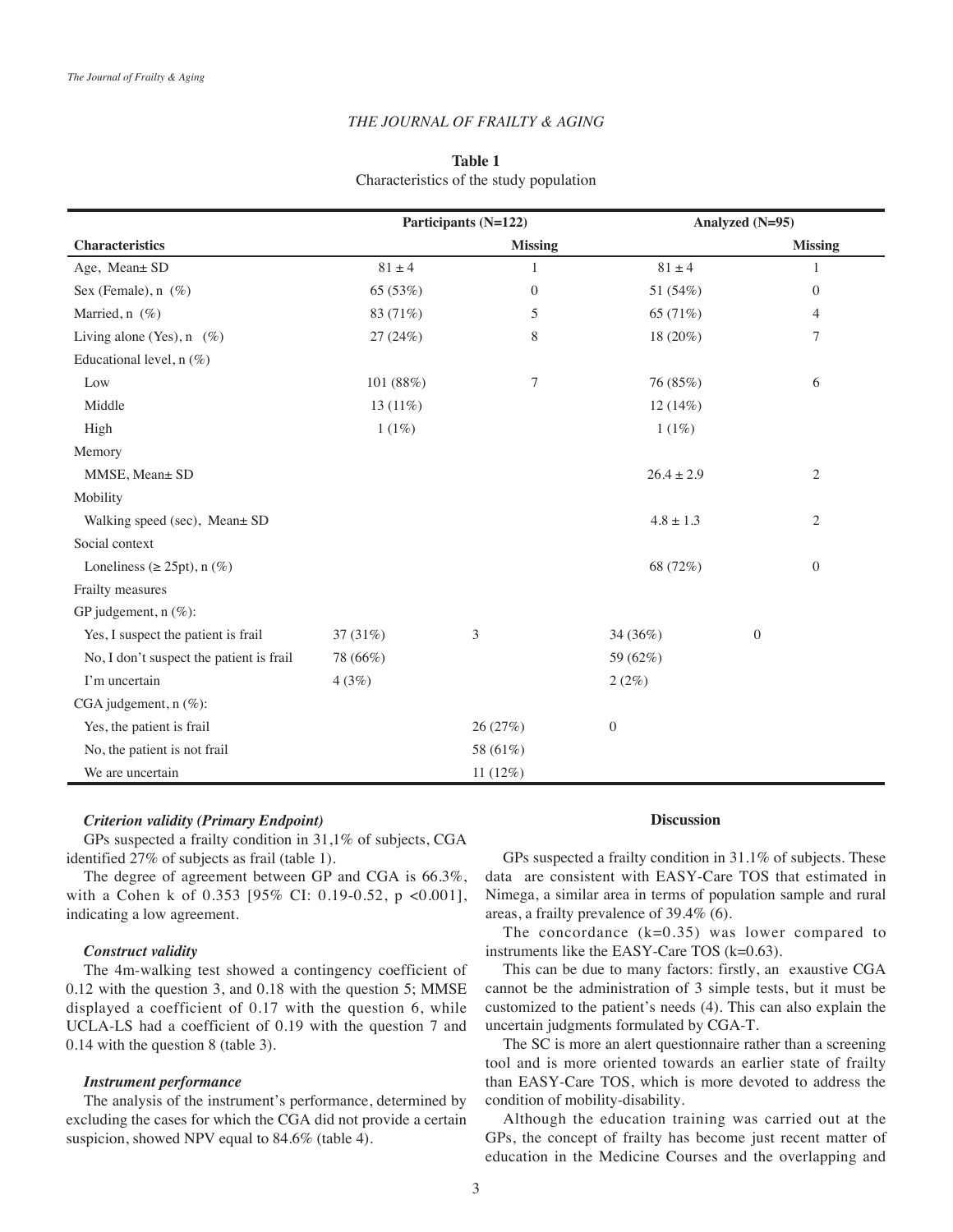# *A NOVEL TOOL FOR THE EARLY IDENTIFICATION OF FRAILTY*

**Table 2**

Distribution of affirmative answers to the questions in the SUNFRAIL checklist divided by the GP's judgment (% of column)

| <b>ITEM</b>                                                                                                  | Yes, I suspect<br>the patient is<br>frail<br>$(N=37)$ | No, I don't<br>suspect<br>the patient is frail<br>$(N=78)$ | I'm<br>uncertain<br>$(N=4)$ |
|--------------------------------------------------------------------------------------------------------------|-------------------------------------------------------|------------------------------------------------------------|-----------------------------|
| 8. If necessary, can't you count on someone close to you?                                                    | $8\%$                                                 | $3\%$                                                      | $0\%$                       |
| 4. Weren't you visited by your family doctor during the past year?                                           | $0\%$                                                 | $11\%$                                                     | $1\%$                       |
| 1. Do you regularly take 5 or more medications per day?                                                      | 78%                                                   | 53%                                                        | 75%                         |
| 3. Your physical state made you walking less during the last year?                                           | 70%                                                   | 53%                                                        | 50%                         |
| 6. Have you experienced memory decline during the last year?                                                 | 51%                                                   | 19%                                                        | 75%                         |
| 5. Have you fallen one or more times over the past year?                                                     | 54%                                                   | $12\%$                                                     | 25%                         |
| 7. Do you feel lonely most of the time?                                                                      | 32%                                                   | 6%                                                         | 50%                         |
| 2. Have you recently lost weight such that your clothes has become looser?                                   | 22%                                                   | $9\%$                                                      | 50%                         |
| 9. Have you had any financial difficulties in facing dental care and health care costs during the last year? | 14%                                                   | $4\%$                                                      | $0\%$                       |

\*Question 8 and 4, were «turned»

# **Table 3** Construct validity

| <b>SUNFRAIL CHECK LIST (administered by GP)</b>                    | <b>OB 2:</b><br><b>Construct validity</b> | Contingency<br>coefficient | Strength of<br>the relationship<br>(Cohen 1992) | Chi-square | p-value |
|--------------------------------------------------------------------|-------------------------------------------|----------------------------|-------------------------------------------------|------------|---------|
| 3. Your physical state made you walking less during the last year? | 4-m walking test                          | 0.12                       | <b>WEAK</b>                                     | 0.14       | 0.713   |
| 5. Have you fallen 1 or more times during the last year?           | 4-m walking test                          | 0.18                       | WEAK                                            | 3.43       | 0.064   |
| 6. Have you experienced memory decline during the last year?       | <b>Adjusted MMSE Score</b>                | 0.17                       | WEAK                                            | 1.69       | 0.193   |
| 7. Do you feel lonely most of the time?                            | Loneliness Scale                          | 0.19                       | <b>WEAK</b>                                     | 2.59       | 0.107   |
| 8. In case of need, can you count on someone close to you?         | Loneliness Scale                          | 0.14                       | <b>WEAK</b>                                     | 0.60       | 0.440   |

interchangeability with multimorbidity in the GP perspective cannot be excluded (19). Furthermore, the Sunfrail was not designed to be specifically used by the GP and just for clinical purpose, but also by other "actors" in settings closer to the user's life context.

The percentages of subjects identified as frail during screening activities can be greater in social-health rather than specifically clinical settings (20). Future studies should focus on the applicability of SC in these settings, with the potential administration by non-medical personnel. The low agreement between the judgements suggests that frailty assessment by GP using SC is far to replace the CGA, which remains the best method to assess and confirm the frailty status (4).

Construct validity shows a small relationship between the 5 items of the SC and the tests used for the CGA (18). This may be due to a discrepancy between these tests and the meaning of some SC's questions.

Regarding the question 3, recent studies have linked the 0.8 m/s cut-off to a condition of mobility-disability, and not of frailty (21).

Moreover, although MMSE is the most widely used screening tool, it isn't sensitive for mild cognitive impairments. This may have affected the agreement between this test and question 6 (22).

The question 8 cannot also competely be captured by the UCLA-LS: family support, which offers instrumental support, can be less important than peers support (23).

The exclusion of non-frail subjects (NPV) with correct exclusion of CGA, is crucial for assessing the performance of the instrument. Any screening of elderly subjects by the GP, must have a high NPV (>75%). The analysis here presented showed a NPV equal to 84.6%, confirming the goodness of SC (24).

Despite similar performance in terms of NPV, the SC offers advantages in comparison with other tools such as care assessment need (CAN) (24). In fact SC requires less time for the administration, is one-phase model, it's validated for use in primary and it's more devoted to address the risk of earlyfrailty condition than advanced-frailty and disability. Other tools, including GSFT, as reported in recent systematic reviews,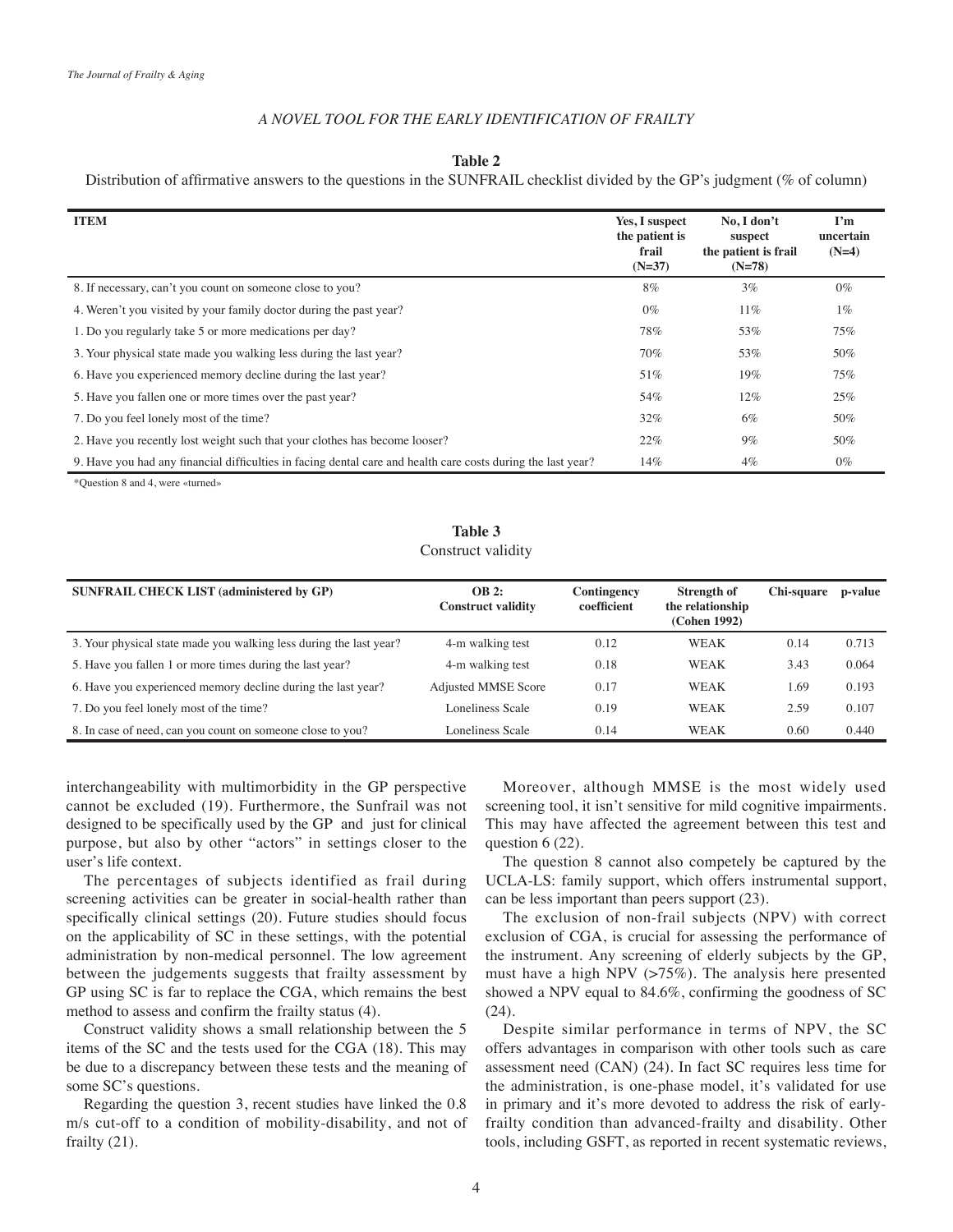# *THE JOURNAL OF FRAILTY & AGING*

# **Table 4**

# Instrument performance measurements

|                                          | <b>CGA</b> Judgement      |                              |                  |              |
|------------------------------------------|---------------------------|------------------------------|------------------|--------------|
|                                          | Yes, the patient is frail | No, the patient is not frail | We are uncertain |              |
| GP judgement                             |                           |                              |                  |              |
| Yes, I suspect the patient is frail      | 18 (Se=69.2%; PPV=58,1%)  | 13 (FalsePos=22,8%)          |                  | $34(35,8\%)$ |
| No, I don't suspect the patient is frail | 8 (FalseNeg = $30,8\%$ )  | 44 (Sp=77,2%; NPV=84,6%)     |                  | 59 (62,1%)   |
| I'm uncertain                            | $\overline{0}$            |                              |                  | $2(2,1\%)$   |
|                                          | $26(27,4\%)$              | 58 (61,1%)                   | $11(11,6\%)$     | 95           |

# **Figure 1**

Positive and negative answers to single checklist items allowing the final judgement of frailty by GP (N=122)

|                                                                                                                 | 0        | 20     | 40    | 60                                  | 80 | 100 | 120 |
|-----------------------------------------------------------------------------------------------------------------|----------|--------|-------|-------------------------------------|----|-----|-----|
|                                                                                                                 |          |        |       |                                     |    |     |     |
| 8. In case of need, can you count on someone close to<br>vou?                                                   | 28%      |        |       | 62%                                 |    | 3%  |     |
| 4. Have you been evaluated by your GP during the last<br>year?                                                  | 30%      |        |       | 52%                                 |    | 2%  |     |
| 1. Do you regularly take 5 or more medications per<br>day?                                                      | 24%      |        | 34%   | 2%                                  |    |     |     |
| 3. Your physical state made you walking less during the<br>last year?                                           | 21%      |        | 34%   |                                     |    |     |     |
| 6. Have you experienced memory decline during the<br>last year?                                                 | 16%      | 12% 2% |       | Yes, I suspect the patient is frail |    |     |     |
| 5. Have you fallen 1 or more times during the last<br>year?                                                     | 16% 7%1% |        | frail | No, I don't suspect the patient is  |    |     |     |
| 7. Do you feel lonely most of the time?                                                                         | 10% 49   |        |       |                                     |    |     |     |
| 2. Have you recently lost weight such that your clothes<br>has become looser?                                   | 7% 6%    |        |       |                                     |    |     |     |
| 9. Have you had any financial difficulties in facing<br>dental care and health care costs during the last year? |          |        |       |                                     |    |     |     |